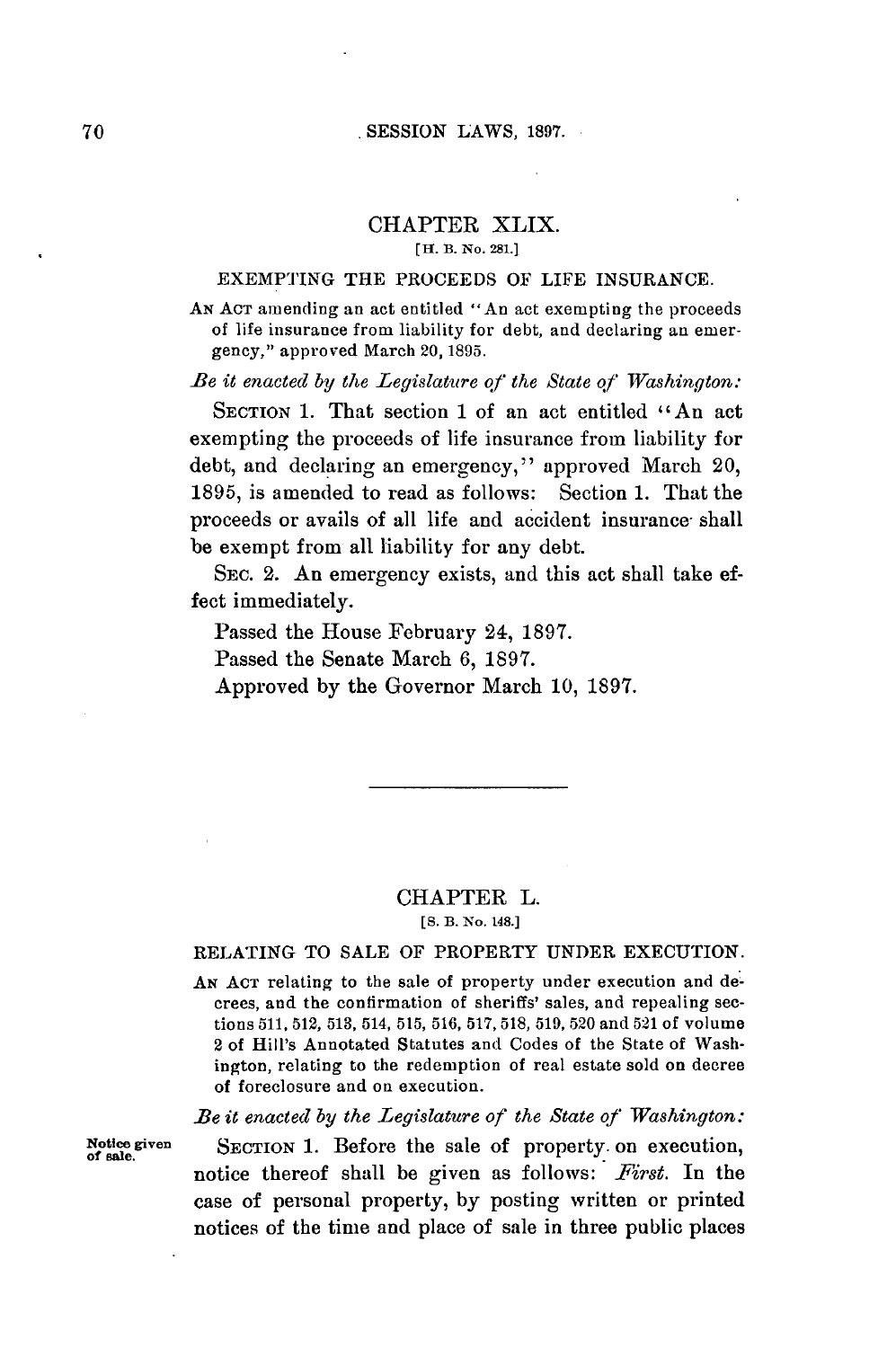of the county where the sale is to take place, not less than ten days. successively. *Second.* When the execution **is When levy is** on **real estate.** against the real property of the judgment debtor, it shall be executed as follows:

**1.** The sheriff shall endorse upon the writ of execution or attach thereto a description of the property levied upon.

2. He shall file with the clerk of the court where the property is situated, and with the clerk of the court issuing the writ, a copy of the writ, with such description attached to or endorsed thereon.

3. One year from the time of filing of such levy, the sale one year sheriff shall give notice that the property levied upon will after levy. be sold at public auction, in satisfaction of the judgment.

4. The sheriff shall post notices of such sale in three Notice of sale public places within the county where the sale is to take **published.** place, one of which shall be in a conspicuous place on the property to be sold, four weeks prior to date of sale, and publish a copy thereof once a week for the same period in the official paper of the county, if there be one, or if there be none, then in a newspaper published nearest to the place of sale.

SEc. 2. **All** sales of real estate upon execution, or **by Time of sale.** order of court, shall be made **by** auction on Saturday between nine o'clock in the morning and four o'clock in the afternoon. After sufficient property has been sold to satisfy the execution no more shall be sold. Neither the officers may officer holding the execution, nor his deputy, shall become **not buy.** a purchaser or be interested in any purchase at such sale. When the sale is of personal property, capable of manual Sale of perdelivery, and not in the possession of a third person, association or corporation, it shall be within view of those who attend the sale, and be sold in such parcels as, in the judgment of the officer conducting the sale, are likely to bring the highest price; and when the sale is of real property, and consisting of several known lots or parcels, they shall be sold separately when demanded **by** the said judgment debtor or subsequent encumbrancer. Sales of real prop- **Sale of real property.** erty shall be made at the court house door.

SEc. **3.** Before giving notice of the sale of the property on execution or order of the court, it shall be the duty **of** **71**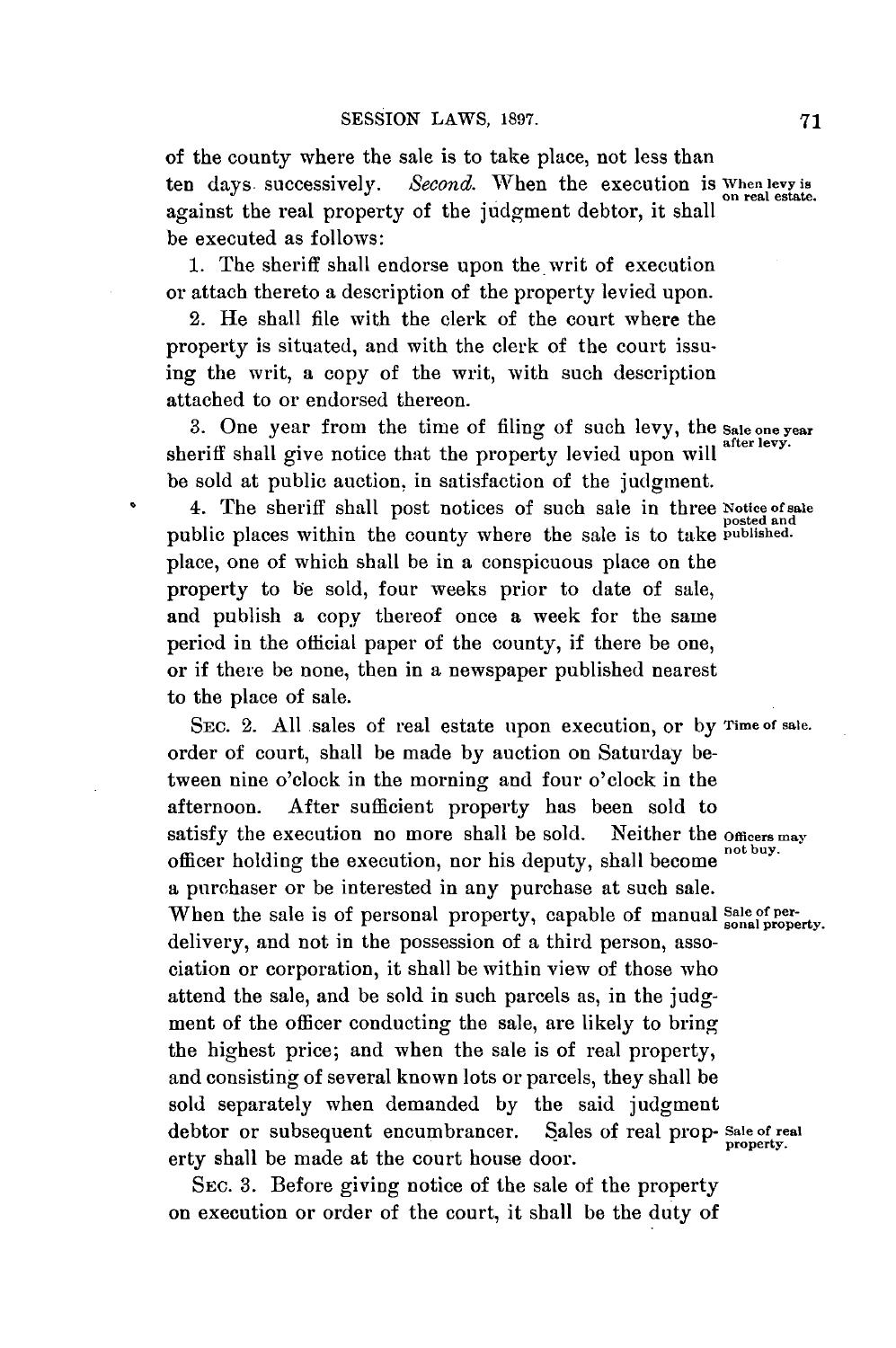**Judgment**<br>creditor to fix value and no-<br>tify judgment<br>debtor.

the judgment creditor, or his successor in interest, when the judgment is to be satisfied in whole or in part from real estate, or any interest therein, to deliver to the sheriff a true statement, signed **by** himself or attorney, containing a description of the property levied upon, the estimated value of each separate description, and serve a copy upon the judgment debtor or his attorney.

**Judgment** SEC. 4. The judgment debtor, his successors or assigns, **debtor may** except to may, within ten days after receiving notice of such valuation made **by** the judgment creditor, except to the valuation of the said real property or for any part thereof. Such exception shall be in writing and shall contain the estimate of the judgment debtor **of** the value of the property, and shall be served on the judgment creditor or his attorneys and filed with the sheriff having the execution for service. Such valuation shall be the minimum amount for which the property may be sold, unless an appraisement of the same be demanded.

**Judgment SEc. 5.** If the judgment creditor is dissatisfied with the **creditor may** valuation placed on the said property by the judgment debtor, within two days from the date of notice thereof, he may demand in writing of the clerk an appraisement, and it shall be the duty of the clerk in the county wherein such execution is to be served to nominate two disinterested freeholders having the qualifications of jurors, and shall administer to them and the officers serving the writ an oath impartially to appraise the interest of the **judg-Appraisers.** ment debtor in the property at its fair value. The sheriff or his deputy having the execution for service and the appraisers shall appraise the property at its fair cash valuation, which shall not be less than the estimate made **by** the judgment creditors. The appraisement, to be effectual, shall be signed **by** the appraisers or a majority thereof.

**Manner of** SEC. **6.** The appraisers, for the purpose of appraisement, **appraisement.** shall deduct from the value of the real estate, lands and tenements, the amount of all prior liens, encumbrances and taxes, due or otherwise, against the same. The deduction shall be specifically enumerated and the sum remaining shall be the real value of the interest therein of the **judg**ment debtor.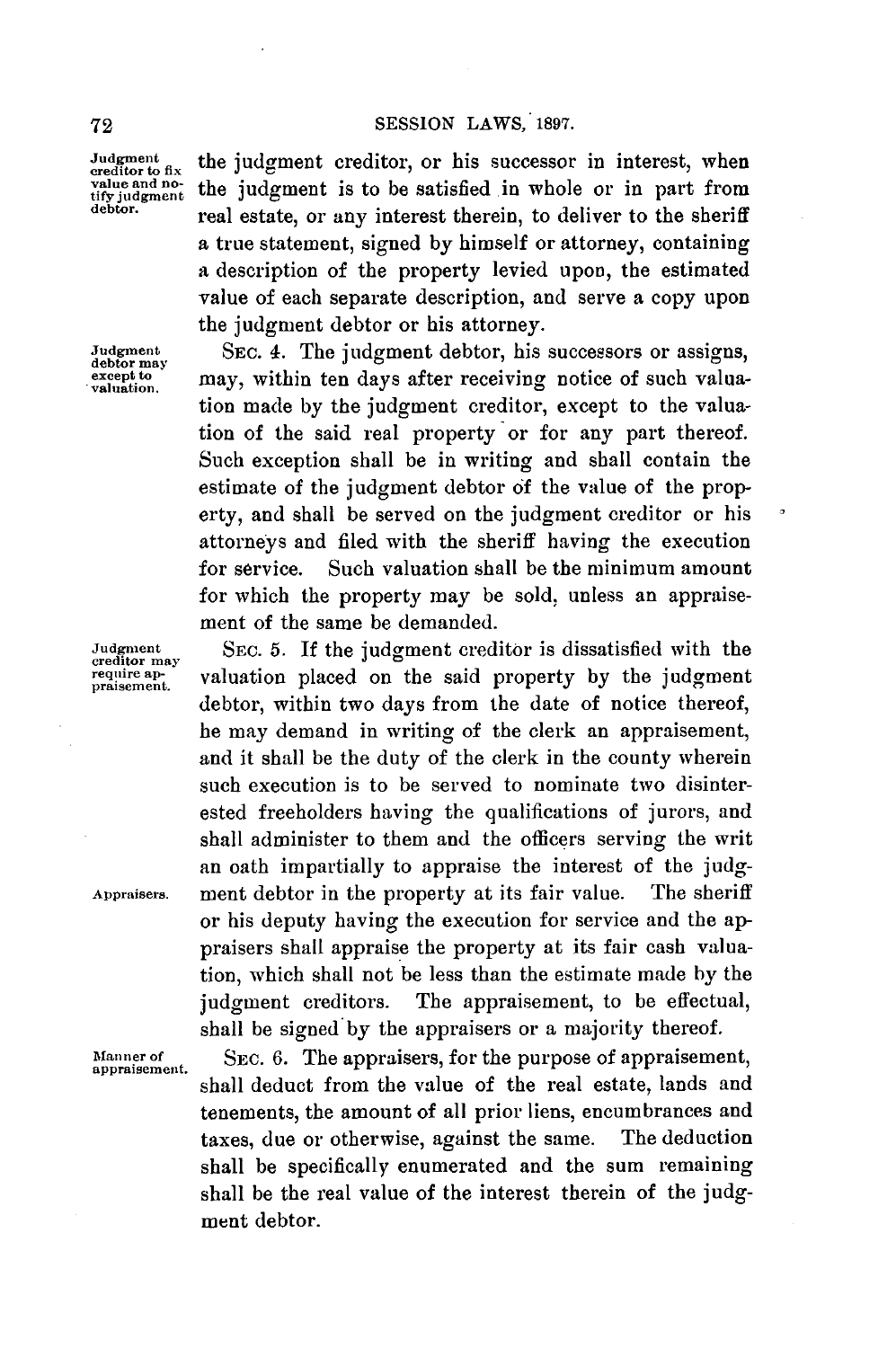SEC. 7. The judgment creditor shall deliver to the sher-Statement of prior liens. iff a correct statement of all prior liens and encumbrances or taxes against the property to be sold, as the same appear of record.

SEC. 8. The court in which the execution was issued, <sup>Court may</sup> apmay set aside or vacate the report of the appraisers in **praisement.** whole or in part, or may order a new appraisement, when the same is void, unfair or irregular, or for misconduct of any of the parties affecting the material interest of the parties, upon three days notice of any party interested therein.

SEC. 9. All notices provided for in this act shall be Notices, manserved personally upon the attorney of record of any of the parties, and when the same cannot **be** served personally, service may be made **by** depositing in the postoffice, the .notice duly registered and addressed to the person or persons to the served, and when the address is unknown and cannot, after due diligence, be found, the notice may be deposited with the clerk of the court out of which execution issues.

SEC. 10. No property shall be sold for a sum less than Nosale at less eighty per cent. of the appraised value thereof, except that appraisement. when property is not capable of partition or division, then the same may be sold for the amount of the judgment debt or demand. When the property is capable of partition, then so much thereof as may be sufficient only shall be sold as will satisfy the judgment. In. case of foreclosure of mortgages or other liens, nothing shall prevent the sale of the entire premises included within the mortgage or lien.

**SEC. 11.** When a judgment operates as an encumbrance **Judgment** or lien on any real estate, and there is no execution issued, discharge the the judgment debtor, his successors or assigns, or any re-  $\frac{in\ل{interior} }{without\ sale}$ . demptioner, may have the same appraised, and for such purpose, the clerk of the court of the county, wherein such lands or tenements are situated, shall appoint three appraisers to appraise the same. The appraisers shall have like qualifications and shall proceed as in this act provided in appraisements of real estate subject to the sale under execution. The judgment debtor, his successors or as-

**than eighty**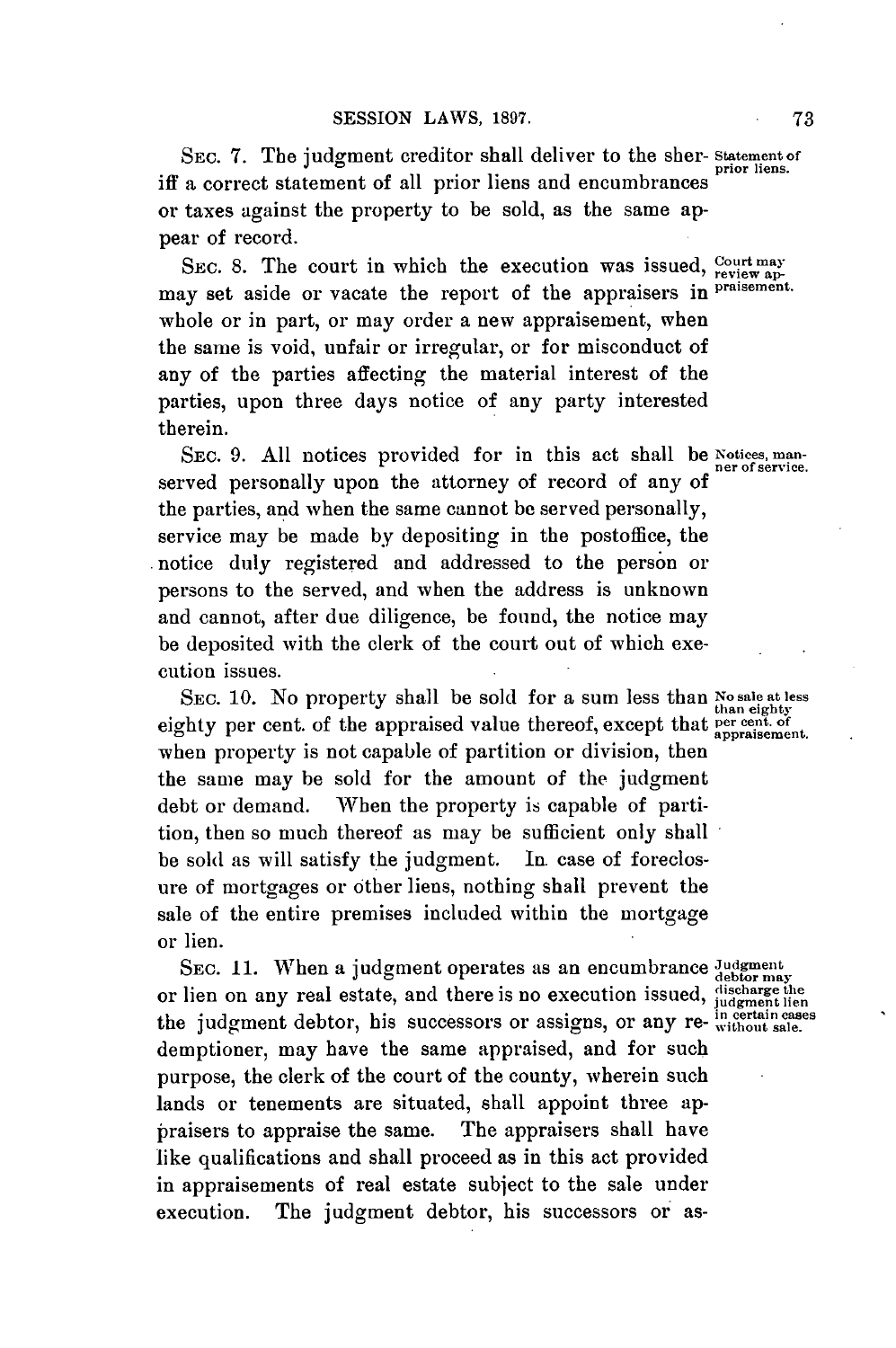signs, or any redemptioner, may, after ten days' notice to the judgment creditor or his attorney, and if no sale thereof be demanded **by** the creditor pay to the judgment creditor having the prior lien the amount of such appraisement, and such real estate shall be free from such lien and shall not again be subject to the same judgment.

**Pay of ap- praisers. SEC.** 12. The appraisers nominated **by** the clerk shall receive for their services the sum of one dollar **(\$1)** each day for the time actually spent in making the appraisement, and shall receive mileage not exceeding five cents a mile each way from the court house to the place of ap-**Costs ad- -** praisement. The party demanding the appraisement may **vanced.** <sup>t</sup> **be** required to advance the costs before report of the ap-**Report filed.** praisers is filed. The appraisers shall file with the clerk of the court a report of their doings within ten days after making their appraisement and not less than twenty days prior to the date of the sale.

Sale before SEC. 13. The judgment debtor may at any time cause<br> **one year** if any property levied upon to be sold before the explication judgment any property levied upon to be sold before the expiration of the year and the same shall be proceeded with as if the full year had expired.

Confirmation SEC. 14. Upon the return of any sale of real estate or execution, the clerk shall enter the cause on which the execution issued on the motion docket **by** its title, and mark opposite the same "Sale of land for confirmation," and the following proceedings shall be had:

After thirty 1. The plaintiff or purchaser, at any time after thirty days from the filing of such return, shall be entitled, on motion therefor, to have an order confirming the sale, unless the judgment debtor, or in case of his death, his representatives, shall file with the clerk three days before the time of hearing, his objections thereto.

**Debtor may** 2. **If** such objection be filed the court shall, notwithstanding, allow the order confirming the sale, unless on the hearing **of** the motion it shall satisfactorily appear that there were substantial irregularities in the proceedings concerning the sale, to the probable loss or injury of the party objecting. In the latter case the court shall disallow the motion, and direct that the property be resold in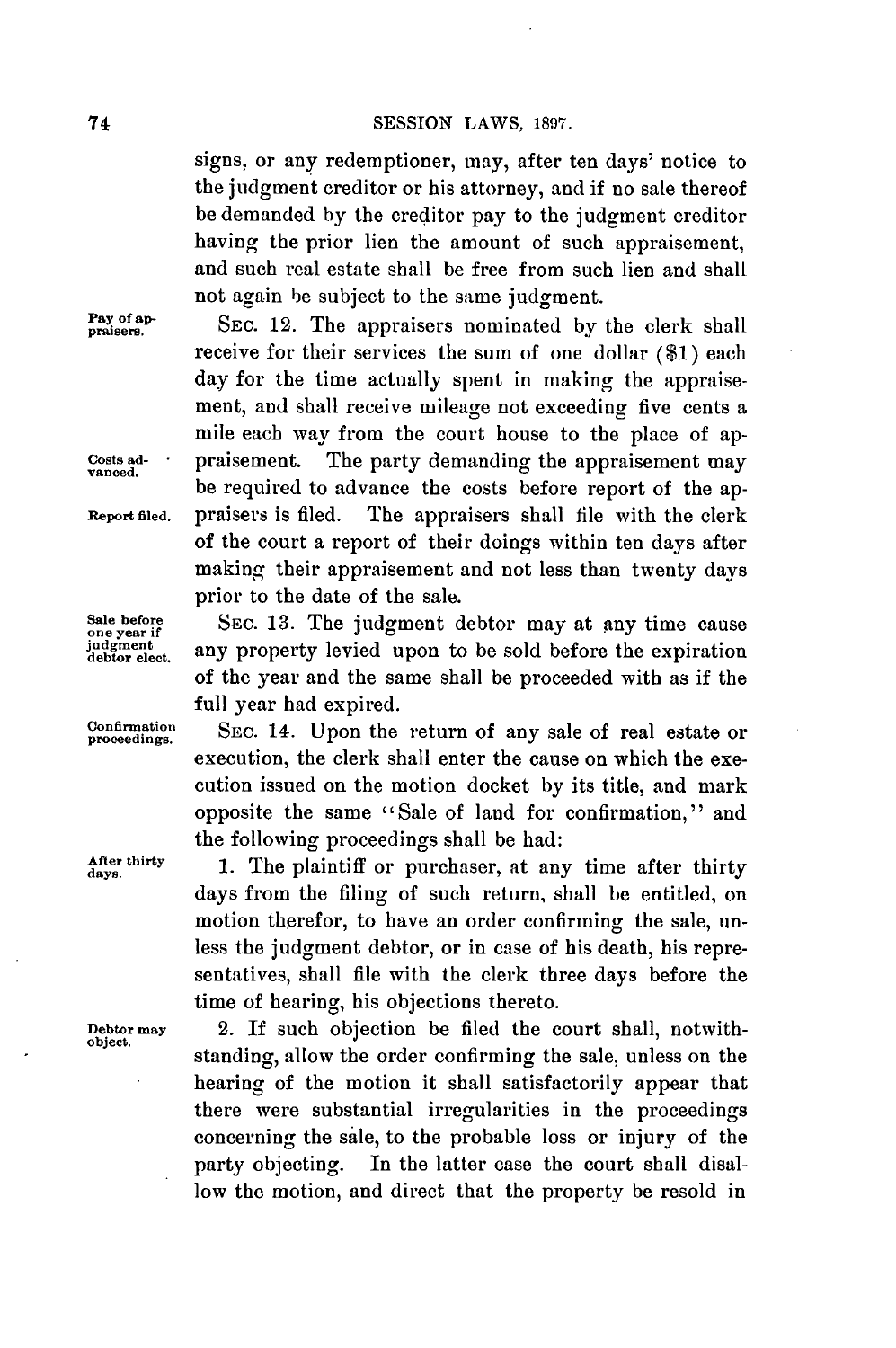whole or in part, as the case may be, as upon an execution received of that date.

3. Upon the return of the execution, the sheriff shall  $_{\text{to the clerk.}}^{\text{Proceeds paid}}$ pay the proceeds of the sale to the clerk, who shall retain the same until confirmation of the sale, and he shall then apply the same, or so much thereof as may be necessary, in satisfaction of the judgment.

**4.** If the sale be not confirmed and a resale made, the **Purchaser's** bid in case bid of the purchaser at the former sale shall be deemed to **of re-sale.** be renewed and continue in force, and no bid shall be taken except of a greater amount than the bid at the former sale. **If** the motion to confirm be not heard and decided at the time set for hearing, it may **be** continued and heard and determined before the judge thereafter. An order confirm-  $\frac{Order\ of\ con-}{firm\ function\ con-}$ ing a sale shall be a conclusive determination of the regu- clusive as to larity of the proceedings concerning such sale as to all **alI parties to** persons in any other action, suit or proceeding whatever.

**5. If** after the satisfaction of a judgment there be any **Disposition** proceeds of the sale remaining, the clerk shall pay such of sale. proceeds to the judgment debtor or his representatives, as the case may be, at any time before the order is made upon the motion to confirm the sale, provided such party file with the clerk a waiver of all objections made or to be made to the proceedings concerning the sale, but if the sale be confirmed, such proceeds shall be paid to such party, of course, otherwise they shall remain in the custody of the clerk until the sale of the property has been disposed of.

**SEC. 15.** The judgment debtor, his successors or assigns, or any redemptioner, may redeem any real estate sold **by Redemption.** virtue of law at any time before the execution of the deed, at the price for which the same was sold, **by** paying to the clerk of the court issuing the execution, the amount for which the same was sold, with interest at the rate of ten **(10)** per cent. per annum from the time of sale to the time of redemption. And when property is so redeemed it shall not again be subject to execution or sale for the same claim, judgment or demand, or for any deficiency thereof.

**SEC. 16.** In all cases where an appraisement is had **of Sheriff's deed.** real estate the sheriff shall, upon confirmation of the sale, execute to the purchaser a deed to the property sold, and

**75**